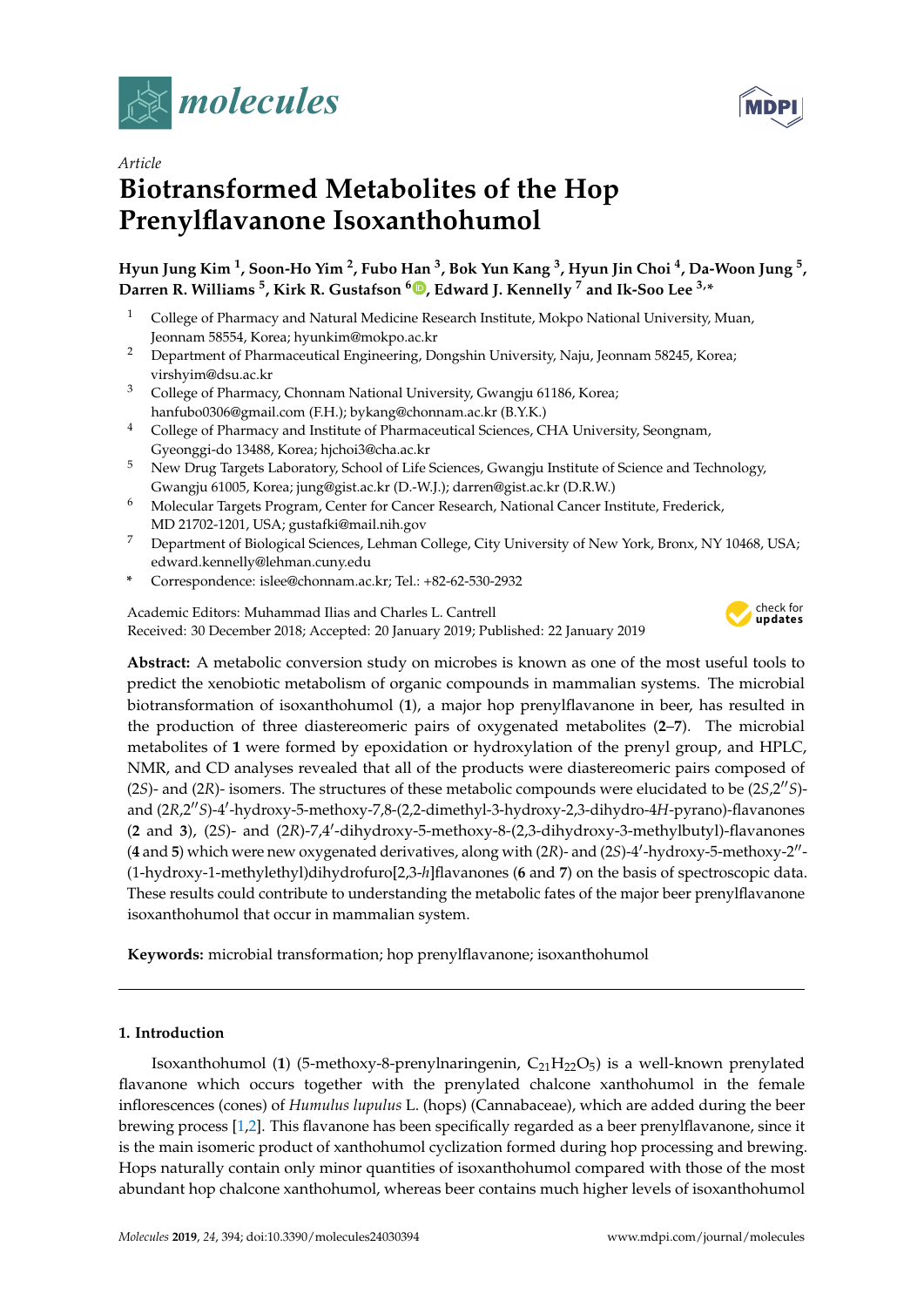than xanthohumol [\[3,](#page-8-2)[4\]](#page-8-3). Biological and pharmacological properties of isoxanthohumol (**1**) have been less characterized than those of xanthohumol, but **1** has shown moderate estrogenic activity [\[5\]](#page-8-4), antiproliferative and anticancer activities [\[6](#page-8-5)[–8\]](#page-8-6), cancer chemoprevention properties [\[9\]](#page-8-7), and modifying effects in ontogenetic steroidogenesis [\[10\]](#page-8-8).

Despite its importance in beer, only a few metabolism studies have been carried out with isoxanthohumol (**1**) to identify its metabolic fate in humans. Nikolic and colleagues investigated the oxidative metabolism of **1** using human liver microsomes in vitro and described several metabolites on the basis of liquid chromatography-tandem mass spectrometry [\[11\]](#page-9-0). Modification on one of the two terminal methyl groups of the prenyl moiety into the *cis*- and *trans*-hydroxymethyl analogues, respectively, followed by further oxidation to the *cis*- and *trans*-aldehydes, and double bond migration and subsequent hydroxylation to give an *exo*-methylene with an allylic alcohol was observed. Derivatives formed by hydroxylation or oxidation on the A- or B-ring, and *O*-demethylation were also reported [\[11\]](#page-9-0). A recent metabolism study of **1** showed that it was transformed by microorganisms into derivatives with a dihydrofuran ring or a methoxyglucosyl group [\[12\]](#page-9-1). In addition, some metabolic studies have focused on the conversion or activation of isoxanthohumol into 8-prenylnaringenin, a potent phytoestrogen [\[13](#page-9-2)[–15\]](#page-9-3).

Microbial biotransformation studies are regarded as one of the most useful tools to mimic and predict the xenobiotic metabolism of compounds in mammalian systems. Clark and Hufford have systematically summarized and reviewed the potential for the microorganisms as tools in the study of drug metabolisms with a number of specific examples that demonstrated the similarity in microbial and mammalian metabolism of xenobiotics [\[16,](#page-9-4)[17\]](#page-9-5). They noted that microbial systems could offer a reliable, reproducible alternative to small laboratory animals for preliminary drug metabolism studies to identify the structural modifications by enzymatic reactions. General techniques and methods utilized in microbial metabolism studies clearly offer the practical advantages of convenient and inexpensive maintenance, production of metabolites in high yields and considerable amounts, and curtail the sacrifice of animals in biomedical research [\[16–](#page-9-4)[18\]](#page-9-6). However, despite all the strengths and interesting parallels enumerated, microbial biotransformation could not ever completely replace the validity of xenobiotic metabolism studies with animals as well as liver microsomes or perfused livers. This model is a recently accounted practical tool with high potential for the creation of molecular diversity far beyond the metabolic changes observed in mammals [\[18\]](#page-9-6).

We previously reported that microbial biotransformation of hop prenylflavonoids, including xanthohumol and 8-prenylnaringenin, produced several glucosylated, acyl-glucosylated, and cyclized metabolites [\[19,](#page-9-7)[20\]](#page-9-8), while biotransformation of **1** provided a diastereomeric pair of metabolites that resulted from 7-*O*-glucosylation on the A-ring via microbial Phase II conjugation reaction [\[21\]](#page-9-9). In our ongoing metabolism study of hop prenylflavonoids, a preparative-scale microbial transformation of isoxanthohumol (**1**) by the fungi, *Rhizopus oryzae* KCTC 6399 and *Fusarium oxysporum* f.sp. *lini* KCTC 16325, afforded three pairs of oxygenated metabolites (**2**–**7**) (Figure [1\)](#page-2-0). The production of these microbially biotransformed metabolites of **1** and their structure elucidation are reported herein.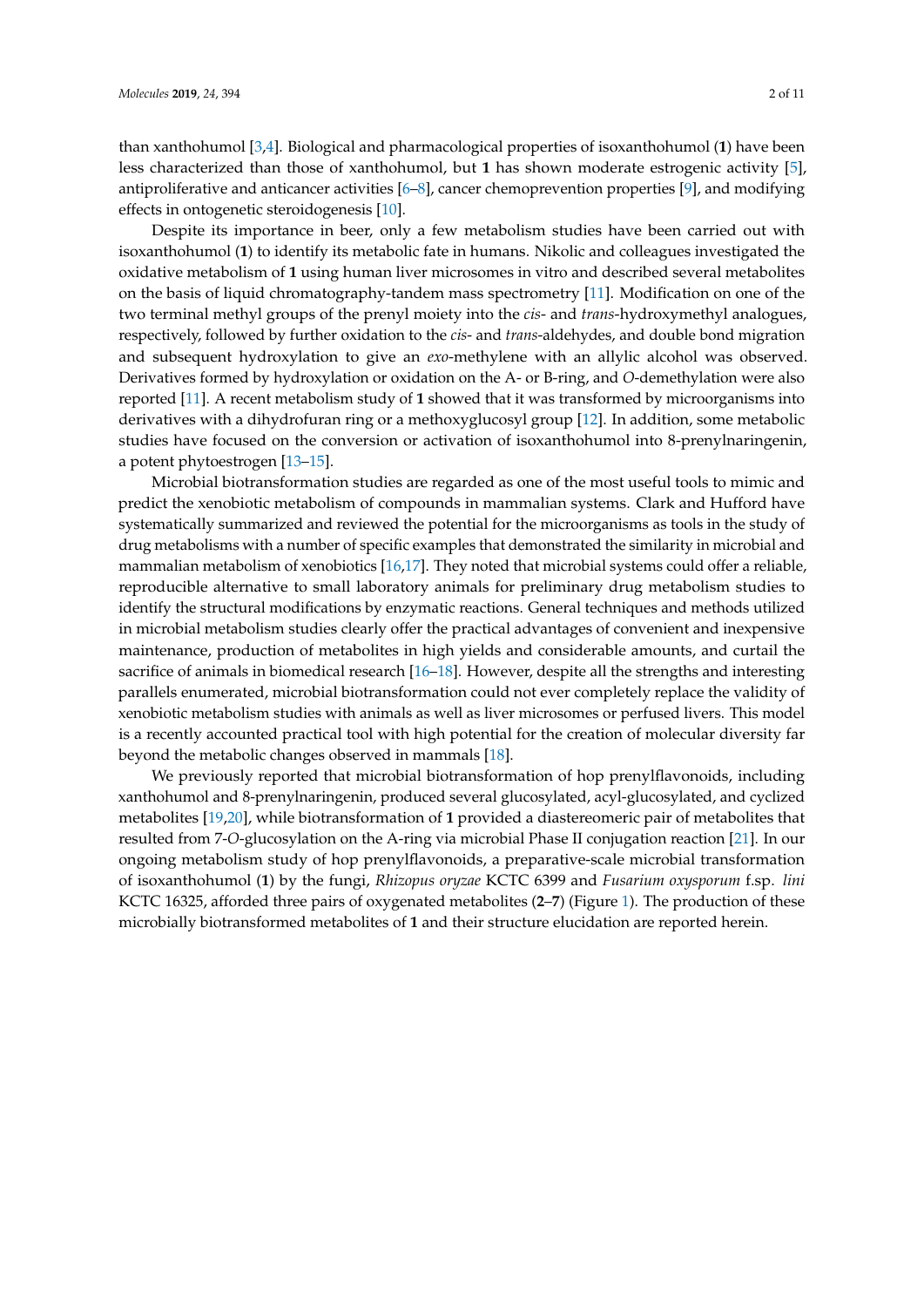<span id="page-2-0"></span>

**Figure 1.** The structures of isoxanthohumol (**1**) and its metabolites (**2**–**7**). **Figure 1.** The structures of isoxanthohumol (**1**) and its metabolites (**2**–**7**).

## **2. Results and Discussion 2. Results and Discussion**

#### *2.1. Preparation and Microbial Biotransformation of Isoxanthohumol 2.1. Preparation and Microbial Biotransformation of Isoxanthohumol*

xanthohumol in aqueous alkali solution [\[4\]](#page-8-3) and enzymatic cyclization using a microbial transformation method [\[19\]](#page-9-7). The isoxanthohumol produced by these methods was a racemic mixture of (2*S*)- and (2*R*)-flavanones, which was confirmed by spectroscopic data analysis showing no absorption in the CD spectrum and no optical rotation. Preparation of the substrate isoxanthohumol (**1**) was achieved by both chemical cyclization of

A total of forty-one microbial cultures were screened for their ability to metabolize **1** and two A total of forty-one microbial cultures were screened for their ability to metabolize **1** and two fungi, *Rhizopus oryzae* KCTC 6399 and *Fusarium oxysporum* f.sp. *lini* KCTC 16325, were selected for further scale-up fermentation studies. For each microbe, separate substrate and culture control studies were carried out under the same fermentation conditions, which showed that the metabolites were produced as a result of enzymatic activity by the fungi, and not as a consequence of chemical or non-metabolic conversion. The ability to biotransform **1** was confirmed on the basis of reversed-phase (C<sub>18</sub>) TLC analyses. The  $R_f$  values of the three new diasteromeric mixtures (2,3:  $R_f$  0.32, 4,5: 0.42, and  $6.7: 0.28$ , were significantly larger than that of  $1(B, 0.15)$  which indicated that the functionalyzed and 6,7: 0.28) were significantly larger than that of 1 ( $R_f$  0.15), which indicated that the fungi produced<br>motabolites with higher polarity metabolites with higher polarity. metabolites with higher polarity.

#### *2.2. Structure Elucidation of Isoxanthohumol Metabolites*

*2.2. Structure Elucidation of Isoxanthohumol Metabolites* obtained as a pale yellow amorphous powder. HPLC analyses of the mixture of 2 and 3 revealed that each metabolite had the same ultraviolet (UV) spectral data at 190–400 nm and a minor difference of retention time (*t*<sub>R</sub>) (2: 21.56 min and 3: 22.45 min). Their <sup>1</sup>H and <sup>13</sup>C-NMR spectra also exhibited nearly identical chemical shift and coupling constant values, which suggested that they consisted of a pair of diastereomers. HRESIMS of metabolites 2 and 3 exhibited  $[M + H]$ <sup>+</sup> peaks at  $m/z$  371.1504 and  $m/z$  371.1482 (calcd for  $C_{21}H_{23}O_6$ , 371.1495) respectively, which established their molecular formula as  $C_{21}H_{22}O_6$  and indicated that they were mono-oxygenated metabolites of 1. The UV spectrum of Metabolites **2** and **3** of isoxanthohumol were produced by the fungus *R. oryzae* KCTC 6399 and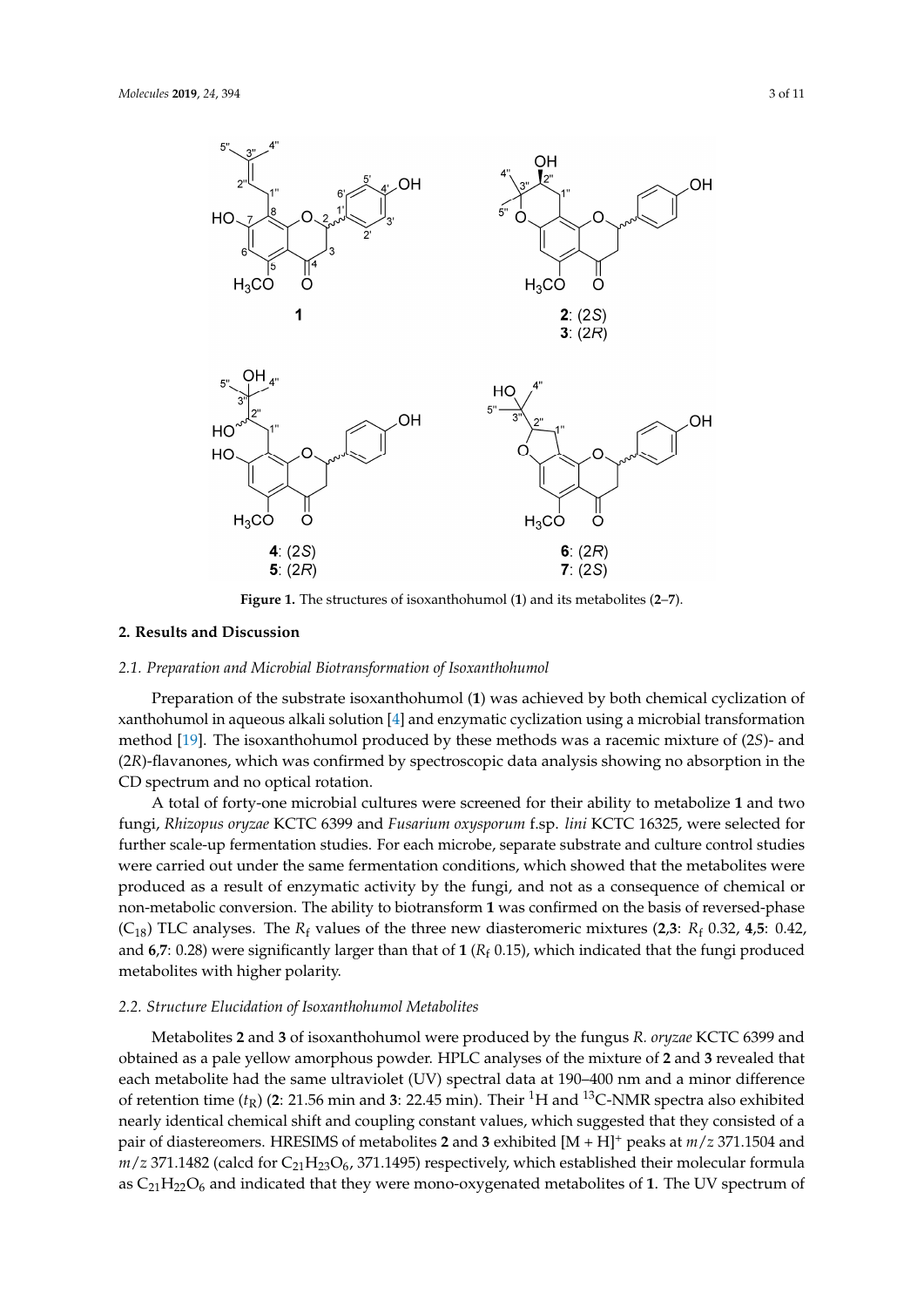both compounds displayed typical absorptions for a flavanone, with a maximum absorption peak at ~287 nm and an inflection at 318 nm, which were similar to those observed for **1**. However, their <sup>1</sup>H-NMR spectra showed major differences in the isoprenyl group, which showed two methyl signals shifted upfield (H-4<sup> $\prime\prime$ </sup> and H-5<sup> $\prime\prime$ </sup>) at  $\delta$ <sub>H</sub> 1.31, 1.28 (3H, s) and 1.33, 1.34 (3H, s) as well as a new oxymethine signal (H-2") at  $\delta_H$  3.76 (brt, J = 6.0 Hz) and 3.73 (1H, dd, J = 7.3, 5.8 Hz) in 2 and 3, respectively. These observations suggested that the two  $sp^2$  carbons of the isoprenyl group in 1 had been metabolized to oxygenated sp<sup>3</sup> carbons. The <sup>13</sup>C-NMR data of both compounds showed resonances for an sp<sup>3</sup> oxymethine at  $\delta$ <sub>C</sub> 69.6 and 69.9 (C-2") and an oxygenated sp<sup>3</sup> quaternary carbon at  $\delta_C$  79.9 (C-3"), and the loss of the olefin signals at  $\delta_C$  124.0 and 131.9 that were observed in 1. An oxygenated aromatic carbon at  $\delta_C$  161.9 (C-7) in metabolites 2 and 3 was shifted upfield relative to the corresponding carbon in 1 ( $\delta$ <sub>C</sub> 164.0). These results indicated that a dihydropyran ring had been formed by oxidation and subsequent cyclization of the isoprenyl moiety, possibly going through an epoxide intermediate. Two-dimensional NMR data, including HSQC and HMBC experiments, supported the presence of a dihydropyran ring. The *gem*-dimethyl protons H<sub>3</sub>-4<sup>*n*</sup> and  $H_3$ -5" correlated with C-2" and C-3", and the  $H_2$ -1" methylene protons correlated with C-8 and C-3". Based on these spectroscopic analyses, the planar structure of diastereomeric metabolites 2 and 3 was assigned as 4'-hydroxy-5-methoxy-7,8-(2,2-dimethyl-3-hydroxy-2,3-dihydro-4H-pyrano)-flavanone. The absolute configurations of the two asymmetric carbons, C-2 and C-2<sup>*n*</sup>, were established by circular dichroism [\[22,](#page-9-10)[23\]](#page-9-11), and the Mosher's ester method [\[24](#page-9-12)[,25\]](#page-9-13), respectively. Metabolite 2 displayed positive and negative Cotton effects at 331 (n  $\rightarrow \pi^*$  transition) and 288 nm ( $\pi \rightarrow \pi^*$  transition), respectively, which corresponded to a 2*S* configuration. In contrast, metabolite **3** showed a negative Cotton effect at 334 nm and a positive one at 288 nm which established a 2*R* configuration (See Supplementary Materials). The absolute configuration at C-2<sup>*n*</sup> was determined by the modified Mosher's method. Metabolite **3** was converted into the (S)- and (R)-methoxytrifluoromethylphenylacetic acid (MTPA) esters, 3a and 3b, by treatment with (R)- and (S)-MTPA chloride, respectively. The  $\Delta\delta$ values ( $\delta_H = \delta_S - \delta_R$ , ppm) calculated for the two esters (Figure [2\)](#page-3-0) indicated that C-2" had an *S* configuration. From these results, unambiguous structures of 2 and 3 were assigned as (2S,2"S)- and (2R,2"S)-4'-hydroxy-5-methoxy-7,8-(2,2-dimethyl-3-hydroxy-2,3-dihydro-4H-pyrano)flavanones, respectively.

<span id="page-3-0"></span>

**Figure 2.** The ∆δ*S*−*<sup>R</sup>* values (ppm) from Mosher ester derivatives of **3**.

KCTC 6399 and isolated as a pale yellow amorphous powder. As observed with metabolites **2** and 3, HPLC analyses  $(t_R, 4: 11.65 \text{ min}$  and 5: 12.56 min) and spectroscopic data including UV, infrared (IR), <sup>1</sup>H- and <sup>13</sup>C-NMR spectra indicated that two diastereomeric isomers were produced. Metabolites 4 and 5 exhibited HRESIMS  $[M + H]^+$  peaks at  $m/z$  389.1612 and  $m/z$  389.1600 (calcd for  $C_{21}H_{25}O_7$ , 389.1600) respectively, which suggested a molecular formula of  $C_{21}H_{24}O_7$  corresponding to dihydroxylated derivatives of 1. The UV spectra of 4 and 5 displayed characteristic absorptions of a flavanone moiety at 225, 285 and ~310 nm, which were similar to their substrate 1. However, Metabolites **4** and **5** of isoxanthohumol were also obtained by the enzymatic activity of *R. oryzae*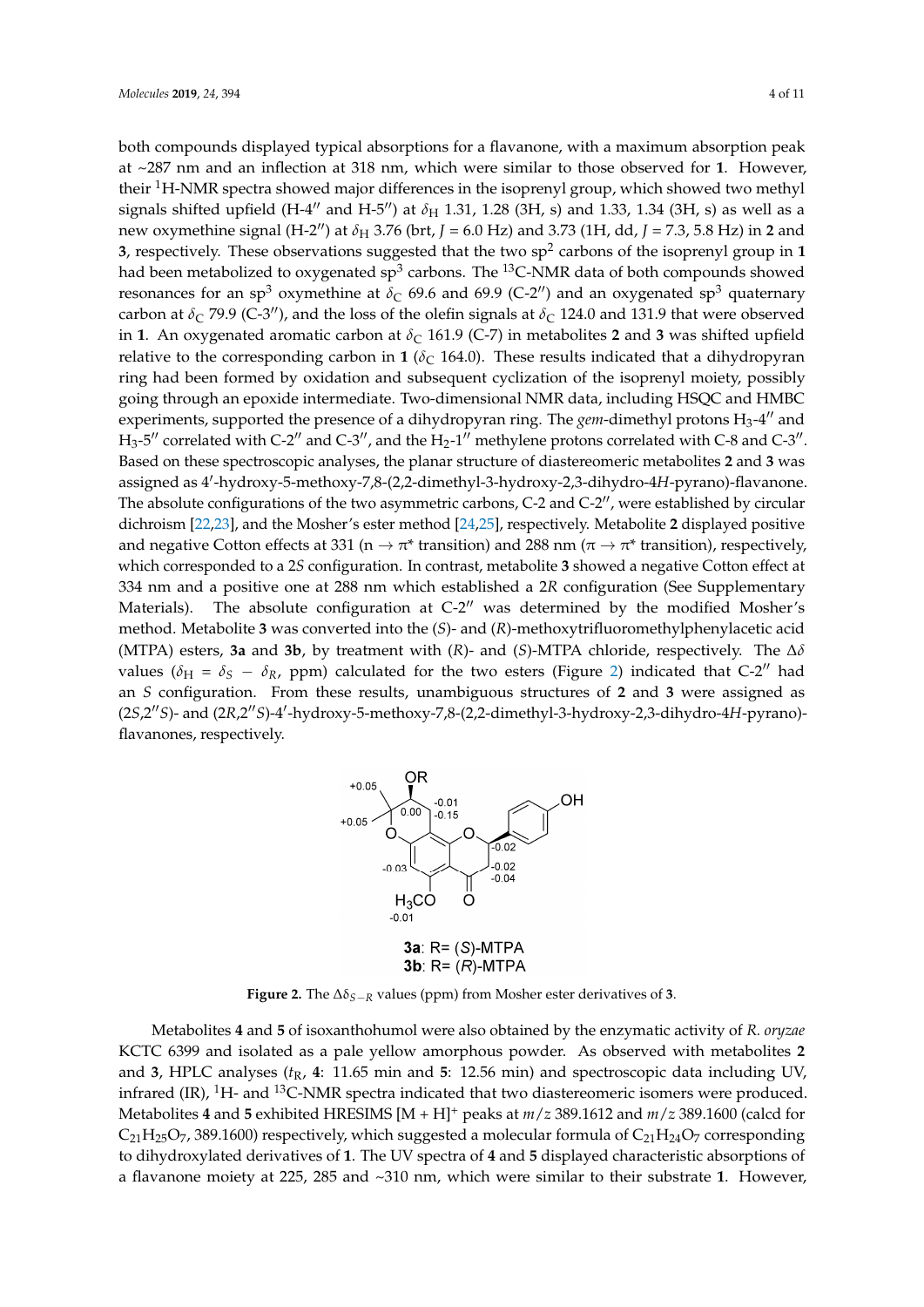the <sup>1</sup>H-NMR spectra of **4** and **5** exhibited major differences in the isoprenyl group resonances. They showed two pairs of methyl signals shifted upfield (H-4<sup>*u*</sup> and H-5<sup>*u*</sup>) at  $\delta_H$  1.12, 1.15 (3H, s) and 1.14, 1.16 (3H, s), as well as oxymethine signals (C-2<sup>*n*</sup>) at *δ*<sub>H</sub> 3.52 (dd, *J* = 10.0, 2.3 Hz) and 3.55 (dd, *J* = 10.0, 2.0 Hz), suggesting formation of two hydroxylated sp<sup>3</sup> carbons from the olefinic group of **1**. The <sup>13</sup>C-NMR spectra of both compounds showed the presence of a hydroxymethine signal (C-2") at  $\delta$ <sub>C</sub> 80.2 in 4 and  $\delta$ <sub>C</sub> 80.1 in 5, and an oxygenated quaternary carbon at  $\delta$ <sub>C</sub> 74.1 (C-3") in both. In addition, <sup>13</sup>C-NMR signals of a *gem*-dimethyl group at  $\delta_C$  25.0 and 26.0, were consistent with their substitution on an oxygenated carbon. HMBC correlations from  $H_3-4''$  and  $H_3-5''$  to C-2<sup>*n*</sup> and C-3", as well as from  $H_2-1$ " to C-8 and C-2", and H-2" to C-8 helped to establish the structure of diastereomers 4 and 5 as 7,4'-dihydroxy-5-methoxy-8-(2,3-dihydroxy-3-methylbutyl)-flavanone. The absolute configuration of the asymmetric center at C-2 was assigned by CD studies [\[22,](#page-9-10)[23\]](#page-9-11). Metabolite 4 displayed positive and negative Cotton effects at 331 ( $n \rightarrow \pi^*$  transition) and 289 nm ( $\pi \rightarrow \pi^*$  transition), respectively, corresponding to a 2*S* configuration, while C-2 in metabolite **5** was established to have a 2*R* configuration from the opposite Cotton effects at 331 (negative) and 288 nm (positive). Therefore, the structures of metabolites **4** and **5** were assigned as (2*S*)- and (2R)-7,4'-dihydroxy-5-methoxy-8-(2,3-dihydroxy-3-methylbutyl)-flavanones, respectively. Regarding the determination of absolute configuration at C-2", an asymmetric center of oxygenated *C*-prenyl side chain in aryl prenyl derivatives, X-ray crystallography has been considered as the most powerful approach as shown in a case of a prenylated coumarin, meranzin hydrate [\[26\]](#page-9-14). Adequate single crystals of **4** and **5** suitable for X-ray diffraction studies, however, were not available due to the limitations of their physicochemical properties and limited quantities. Chiroptical tools including electronic circular dichroism (ECD) were not effectively applicable on account of the strong Cotton effect curves obtained from (2*S*)- and (2*R*)-flavanones [\[23](#page-9-11)[,27\]](#page-9-15) (See Supplementary Materials). In an effort to determine the absolute configuration at  $C-2$ <sup> $\prime\prime$ </sup>, Mosher's ester derivatives were prepared, however the results were ambiguous. The *bis*-MTPA esters of 4 and 5 provided  $\Delta\delta$  values ( $\delta_H = \delta_S - \delta_R$ ) that had a non-uniform distribution of positive and negative signs, which meant that Mosher's analysis was not valid in this case [\[24,](#page-9-12)[25\]](#page-9-13). Further, chemical synthesis may be necessary to determine absolute configuration of the chiral carbon  $C-2''$  at the prenyl moiety.

Metabolites **6** and **7** were also obtained as a pair of diastereomers by microbial transformation of **1** using *F. oxysporum* f.sp. *lini*, which was confirmed by HPLC (*t*R, **6**: 18.63 min and **3**: 19.42 min) and NMR experiments. HRESIMS of **6** and **7** showed [M + Na]<sup>+</sup> peaks at *m*/*z* 393.1307 and  $m/z$  393.1316 (calcd for  $C_{21}H_{23}O_6$ Na, 393.1314), respectively, which established their molecular formula as  $C_{21}H_{22}O_6$  which was isomeric with the mono-oxygenated metabolites 2 and 3. However, several significant differences were observed in the <sup>1</sup>H- and <sup>13</sup>C-NMR spectra of **6** and **7**. Highly downfield shifted oxymethine proton ( $\delta$ H 4.73, brt, *J* = 8.8 Hz and 4.74, dd, *J* = 9.3, 8.0 Hz) and carbon ( $\delta$ <sub>C</sub> 92.5) resonances of C-2<sup>*n*</sup> indicated that a dihydrofuran ring was formed from the isoprenyl group substituted on the A-ring. The NMR data of **6** and **7** were in good agreement with those of (2S)-4'-hydroxy-5-methoxy-7,8-[2-(1-hydroxy-1-methylethyl)-2,3-dihydrofurano]flavanone, a metabolite of xanthohumol by *Pichia membranifaciens* (ATCC 2254) [\[28\]](#page-9-16), and (2R)-4'-hydroxy-5-methoxy-7,8-[2-(1-hydroxy-1-methylethyl)-2,3-dihydrofurano]flavanone, a metabolite of isoxanthohumol by *F.* equiseti (AM15) [\[12\]](#page-9-1). The structures of compounds 6 and 7 were assigned as 4'-hydroxy-5-methoxy-2"-(1-hydroxy-1-methylethyl)dihydrofuro[2,3-*h*]flavanones, and the absolute configurations of the asymmetric center at C-2 were identified by CD [\[22](#page-9-10)[,23\]](#page-9-11). Metabolite **6** showed negative and positive Cotton effects at 325 and 289 nm, respectively, corresponding to 2*R*, while C-2 in metabolite **7** was established to be 2*S* from the opposite sign Cotton effects at 324 (positive) and 290 nm (negative). The configuration at C-2<sup>*n*</sup> in compounds **6** and **7** could not be assigned from the NMR or CD measurements.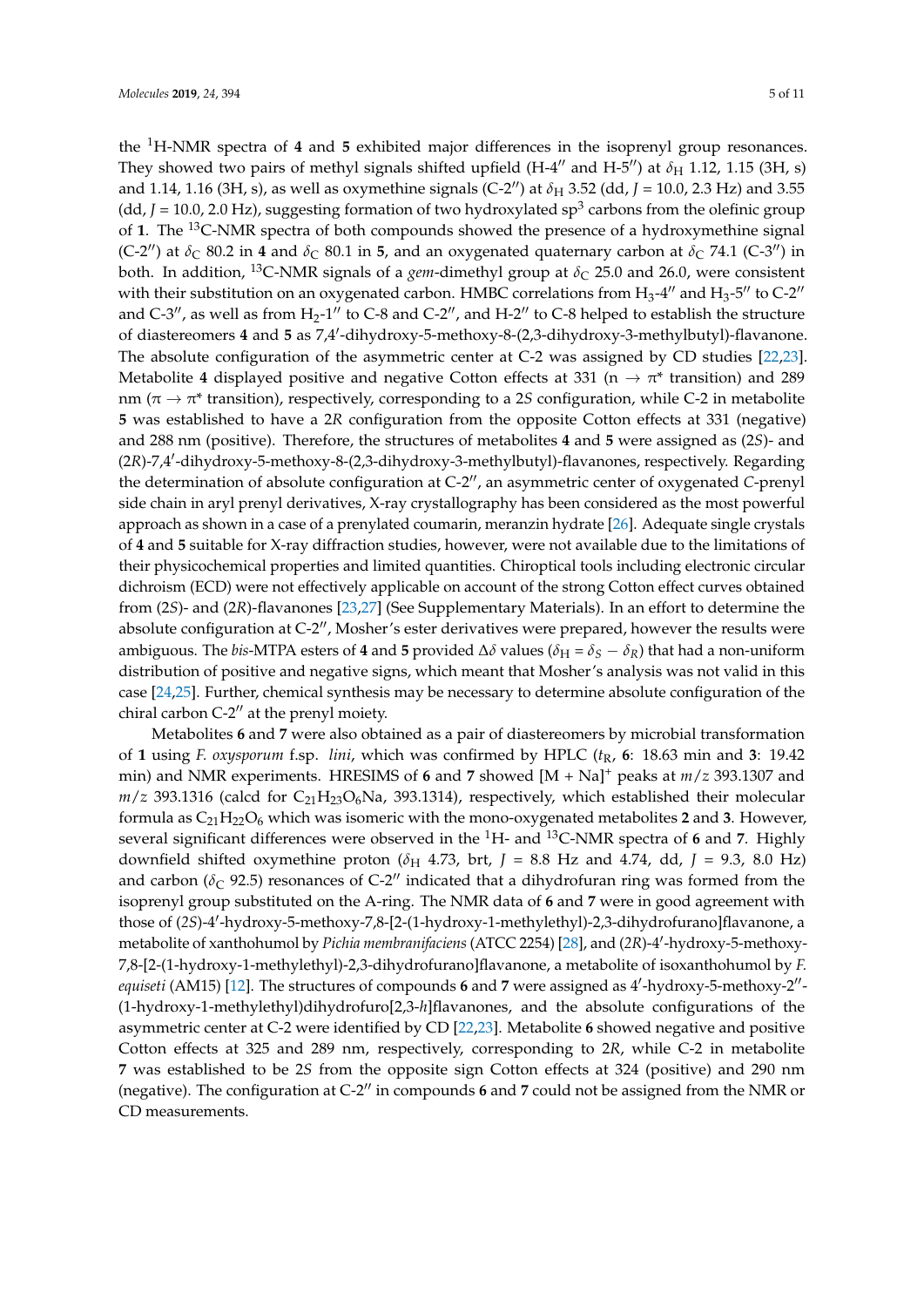#### **3. Materials and Methods**

#### *3.1. General Experimental Procedures*

Optical rotations were recorded with a JASCO DIP 1000 digital polarimeter (JASCO, Tokyo, Japan). UV spectra were recorded on a JASCO V-530 spectrophotometer (JASCO, Tokyo, Japan), and CD spectra were recorded on a JASCO J-810 spectrometer (JASCO, Tokyo, Japan). IR spectra were obtained on a JASCO FT/IR 300-E spectrometer (JASCO, Tokyo, Japan). <sup>1</sup>H-, <sup>13</sup>C-, HSQC, and HMBC NMR experiments were recorded using a Varian Unity INOVA 500 spectrometer (Agilent Technologies, Inc., Santa Clara, CA, USA). HRESIMS were determined on Waters Synapt HDMS LC/MS mass spectrometer (Waters Corp., Milford, MA, USA). TLC was carried out on Merck silica gel  $F_{254}$ -precoated glass and RP-18  $F_{2545}$  plates (Merck, Darmstadt, Germany). Medium pressure liquid chromatography (MPLC) was performed using Lobar<sup>TM</sup> C<sub>18</sub> column (10  $\times$  240 mm, 40–63 µm, Merck, Darmstadt, Germany) and silica gel (40–63 µm, Merck). HPLC was performed on a Hewlett-Packard Agilent 1100 Series (Agilent Technologies, Inc., Santa Clara, CA, USA) HPLC System composed of a degasser, a binary mixing pump, a column oven and a DAD detector using Waters SunFire™ (Waters Corp., Milford, MA, USA) (4.6  $\times$  150 mm, 5 µm) and SunFire<sup>TM</sup> Prep C<sub>18</sub> column (10  $\times$  150 mm, 5 µm) with acetonitrile (solvent A) and water containing 0.1% formic acid (solvent B).

#### *3.2. Chemicals and Ingredients*

Isoxanthohumol was prepared by chemical cyclization in aqueous NaOH solution at 0  $\degree$ C as described by Stevens et al. [\[4\]](#page-8-3), and also by a microbial transformation method using the fungus *R. oryzae* KCTC 6946 as previously reported by Kim and Lee [\[19\]](#page-9-7). Isoxanthohumol prepared by both methods was extracted with EtOAc and then purified by chromatographic methods including silica gel and reversed-phase C<sup>18</sup> MPLC. The spectroscopic data of isoxanthohumol (**1**) were in good agreement with data in the literature [\[1\]](#page-8-0) and its structure was also confirmed by 2D NMR experiments. Optical rotation and CD measurements revealed that the substrate isoxanthohumol was a racemic mixture of (*2S*)- and (*2R*)-isoxanthohumol. Ingredients for media including D-glucose, peptone, malt extract, yeast extract, and potato dextrose medium were purchased from Becton, Dickinson and Co. (Sparks, MD, USA), and sucrose was purchased from Sigma-Aldrich Co. (St Louis, MO, USA).

#### *3.3. Microorganisms and Fermentation*

Forty-one microbial strains were obtained from the Korean Collection for Type Cultures (KCTC) and cultured for preliminary screening. Microorganisms and culture broth composition were described in the previous literature in detail [\[20,](#page-9-8)[21\]](#page-9-9).

#### *3.4. Biotransformation Screening Procedure*

All of the microbial cultures were grown according to the two-stage procedure [\[16,](#page-9-4)[17\]](#page-9-5). In the screening studies, the actively-growing microbial cultures were inoculated in 100 mL flasks containing 20 mL of media, and incubated with gentle agitation (200 rpm) at 25 ℃ in a temperature-controlled shaking incubator. Isoxanthohumol (**1**) (2 mg/0.1 mL in EtOH) was added to each flask 24 h after inoculation, and further fermented under the same condition for 3 d. Sampling and TLC monitoring were generally carried out on RP-18 TLC<sub>254S</sub> with 60% MeOH at 24 h intervals. Two control studies were performed for identification of metabolites produced by enzymatic transformation. Substrate controls consisted of **1** and each sterile medium incubated without microorganisms. Culture controls consisted of fermentation cultures in which the microorganisms were grown without addition of **1**.

#### *3.5. Biotransformation of Isoxanthohumol* (**1**) *by R. oryzae KCTC 6399*

Preparative-scale fermentations were carried out under the same condition with two 1 L flasks each containing 250 mL of medium and 20 mg of isoxanthohumol (**1**) for 10 d. The cultures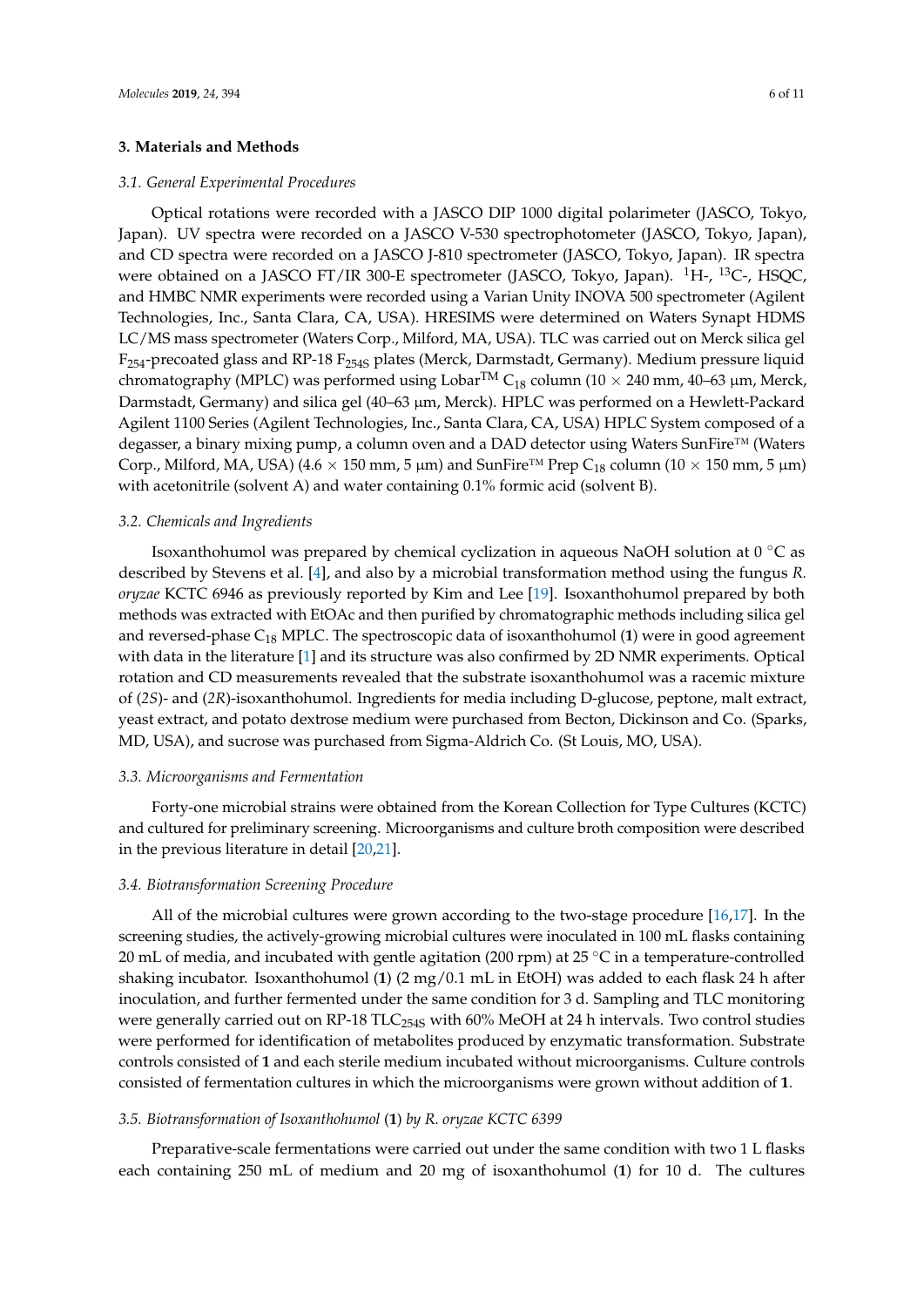were extracted with EtOAc two times and the organic layers were combined and concentrated at reduced pressure. The EtOAc extract (730 mg) was subjected to silica gel (70–230 mesh, Merck) column chromatography with a CHCl<sub>3</sub>–MeOH (9:1) to give three fractions. Fraction 1 (108 mg) was chromatographed by RP-MPLC (Lobar<sup>TM</sup>,  $10 \times 240$  mm) using 55% MeOH isocratic solvent system to give a mixture of isoxanthohumol metabolites **2** and **3** (13.2 mg, 15.8% yield). An aliquot of compounds (7.8 mg) was further chromatographed by HPLC with a gradient solvent system of 20% solvent A to 33% solvent A for 25 min to afford two isomers **2** (1.6 mg, *t*<sup>R</sup> 21.56 min) and **3** (2.2 mg, *t*<sup>R</sup> 22.45 min). Fraction 2 (203 mg) was also chromatographed by RP-MPLC (Lobar<sup>TM</sup>,  $10 \times 240$  mm) using aqueous

MeOH solvent  $(50 \rightarrow 55%)$  to give a mixture of metabolites 4 and 5 (7.7 mg, 8.9% yield). A portion of mixture (4.3 mg) was further purified by HPLC with a gradient solvent system of 20% A to 35% A for 25 min to afford two isomers  $4(1.4 \text{ mg}, t_R 11.65 \text{ min})$  and  $5(1.6 \text{ mg}, t_R 12.56 \text{ min})$ .

(2S,2"S)-4'-Hydroxy-5-methoxy-7,8-(2,2-dimethyl-3-hydroxy-2,3-dihydro-4H-pyrano)-flavanone (2): pale yellow amorphous powder, [α]<sub>D</sub> +37.0° (*c* 0.2, MeOH); UV λ<sub>max</sub> (MeOH) (log ε) 224 (4.35) 285 (4.18), 319 (3.65) nm; CD (MeOH) λext (∆ε): 288 (−13.5), 311 (0.0), 331 (+4.7); IR (KBr) νmax: 3421, 1658, 1608, 1579, 1519, 1485, 1338, 1206, 1133, 1106, 835 cm−<sup>1</sup> ; <sup>1</sup>H-NMR (CD3OD, 500 MHz) δ 7.33 (2H, d, *J* = 8.3 Hz, H-2', 6'), 6.82 (2H, d, J = 8.3 Hz, H-3', 5'), 6.09 (1H, s, H-6), 5.37 (1H, brd, J = 12.5 Hz, H-2), 3.80 (3H, s, 5-OCH<sub>3</sub>), 3.76 (1H, brt, *J* = 6.0 Hz, H-2"), 3.02 (1H, dd, *J* = 16.5, 13.0 Hz, H-3a), 2.82 (1H, dd, *J* = 17.0, 5.0 Hz, H-1"a), 2.70 (1H, dd, *J* = 16.5, 3.0 Hz, H-3b), 2.55 (1H, dd, *J* = 17.0, 6.5 Hz, H-1"b), 1.33 (3H, s, H-5''), 1.31 (3H, s, H-4''); <sup>13</sup>C-NMR (CD<sub>3</sub>OD, 125 MHz) δ 192.7 (C-4), 164.1 (C-8a), 162.0 (C-5), 161.9 (C-7), 159.1 (C-4'), 131.4 (C-1'), 129.0 (C-2',6'), 116.5 (C-3',5'), 106.4 (C-4a), 101.9 (C-8), 94.9 (C-6), 80.4 (C-2), 79.9 (C-3"), 69.6 (C-2"), 56.3 (5-OCH<sub>3</sub>), 46.2 (C-3), 26.7 (C-1"), 25.7 (C-5"), 22.0 (C-4"); ESIMS  $m/z$ 371 [M + H]<sup>+</sup>; HRESIMS  $m/z$  371.1504 [M + H]<sup>+</sup> (calcd for  $C_{21}H_{23}O_6$ , 371.1495).

(2R,2"S)-4'-Hydroxy-5-methoxy-7,8-(2,2-dimethyl-3-hydroxy-2,3-dihydro-4H-pyrano)-flavanone (3): pale yellow amorphous powder, [α]<sub>D</sub> +66.4° (*c* 0.2, MeOH); UV λ<sub>max</sub> (MeOH) (log ε) 224 (4.47), 288 (4.30), 318 (3.77) nm; CD (MeOH) λext (∆ε): 288 (+16.4), 313 (0.0), 334 (−5.4); IR (KBr) νmax: 3421, 1658, 1608, 1578, 1519, 1485, 1337, 1206, 1133, 1106, 835 cm−<sup>1</sup> ; <sup>1</sup>H-NMR (CD3OD, 500 MHz) δ 7.32 (2H, d, *J* = 8.5 Hz, H-2', 6'), 6.82 (2H, d, *J* = 8.5 Hz, H-3', 5'), 6.08 (1H, s, H-6), 5.36 (1H, dd, *J* = 13.0, 2.5 Hz, H-2), 3.79 (3H, s, 5-OCH<sub>3</sub>), 3.73 (1H, dd, *J* = 7.3, 5.8 Hz, H-2"), 3.00 (1H, dd, *J* = 16.5, 13.0 Hz, H-3a), 2.83 (1H, dd, *J* = 17.0, 5.5 Hz, H-1"a), 2.69 (1H, dd, *J* = 16.5, 3.0 Hz, H-3b), 2.50 (1H, dd, *J* = 17.0, 7.0 Hz, H-1"b), 1.34  $(3H, s, H-5'')$ , 1.28  $(3H, s, H-4'')$ ; <sup>13</sup>C-NMR (CD<sub>3</sub>OD, 125 MHz)  $\delta$  192.7 (C-4), 163.9 (C-8a), 162.0 (C-5), 161.9 (C-7), 159.1 (C-4'), 131.4 (C-1'), 129.0 (C-2",6'), 116.5 (C-3',5'), 106.4 (C-4a), 102.2 (C-8), 94.9 (C-6), 80.3 (C-2), 79.9 (C-3''), 69.9 (C-2''), 56.3 (5-OCH<sub>3</sub>), 46.2 (C-3), 26.7 (C-1''), 25.9 (C-5''), 21.3 (C-4''); ESIMS *m*/*z* 371 [M + H]<sup>+</sup>; HRESIMS *m*/*z* 371.1482 [M + H]<sup>+</sup> (calcd for C<sub>21</sub>H<sub>23</sub>O<sub>6</sub>, 371.1495).

*(2S)*-*7*,*4* 0 -*Dihydroxy*-*5*-*methoxy*-*8*-*(2*,*3*-*dihydroxy*-*3*-*methylbutyl)*-*flavanone* (**4**): pale yellow amorphous powder, [α]<sub>D</sub> −31.7° (*c* 0.2, MeOH); UV λ<sub>max</sub> (MeOH) (log ε): 225 (4.42), 285 (4.17), 310 (3.73) nm; CD  $(MeOH) \lambda_{ext} (\Delta \epsilon)$ : 289 (−9.1), 313 (0.0), 331 (+4.0); IR (KBr)  $v_{max}$ : 3424, 1600, 1515, 1463, 1351, 1280, 1150, 1099, 828 cm<sup>-1</sup>; <sup>1</sup>H-NMR (CD<sub>3</sub>OD, 500 MHz) δ 7.34 (2H, d, *J* = 8.3 Hz, H-2', 6'), 6.81 (2H, d, *J* = 8.3 Hz, H-3', 5'), 6.16 (1H, s, H-6), 5.33 (1H, brd, *J* = 13.5 Hz, H-2), 3.81 (3H, s, 5-OCH<sub>3</sub>), 3.52 (1H, dd, *J* = 10.0, 2.3 Hz, H-2"), 3.00 (1H, dd, *J* = 16.8, 13.5 Hz, H-3a), 2.93 (1H, brd, *J* = 14.0 Hz, H-1"a), 2.69 (1H, brd, *J* = 16.8 Hz, H-3b), 2.62 (1H, dd, *J* = 14.0, 10.0 Hz, H-1<sup>*n*</sup>b), 1.14 (3H, s, H-5<sup>*n*</sup>), 1.12 (3H, s, H-4''); <sup>13</sup>C-NMR (CD<sub>3</sub>OD, 125 MHz) δ 192.9 (C-4), 165.5 (C-7), 164.2 (C-8a), 162.5 (C-5), 159.0 (C-4'), 131.5 (C-1'), 129.0 (C-2',6'), 116.4 (C-3',5'), 108.5 (C-8), 105.9 (C-4a), 94.6 (C-6), 80.4 (C-2), 80.2 (C-2"), 74.1 (C-3"), 56.1 (5-OCH<sub>3</sub>), 46.3 (C-3), 26.6 (C-1"), 26.0 (C-4"), 25.0 (C-5"); ESIMS  $m/z$  389 [M + H]<sup>+</sup>; HRESIMS  $m/z$  389.1612 [M + H]<sup>+</sup> (calcd for C<sub>21</sub>H<sub>25</sub>O<sub>7</sub>, 389.1600).

*(2R)*-*7*,*4* 0 -*Dihydroxy*-*5*-*methoxy*-*8*-*(2*,*3*-*dihydroxy*-*3*-*methylbutyl)*-*flavanones* (**5**): pale yellow amorphous powder, [α]<sub>D</sub> −53.0° (*c* 0.2, MeOH); UV λ<sub>max</sub> (MeOH) (log ε): 225 (4.30), 285 (4.08), 318 (3.65) nm; CD (MeOH) λext (∆ε): 288 (+10.8), 311 (0.0), 331 (−3.8); IR (KBr) νmax: 3422, 2975, 1599, 1514, 1463, 1349,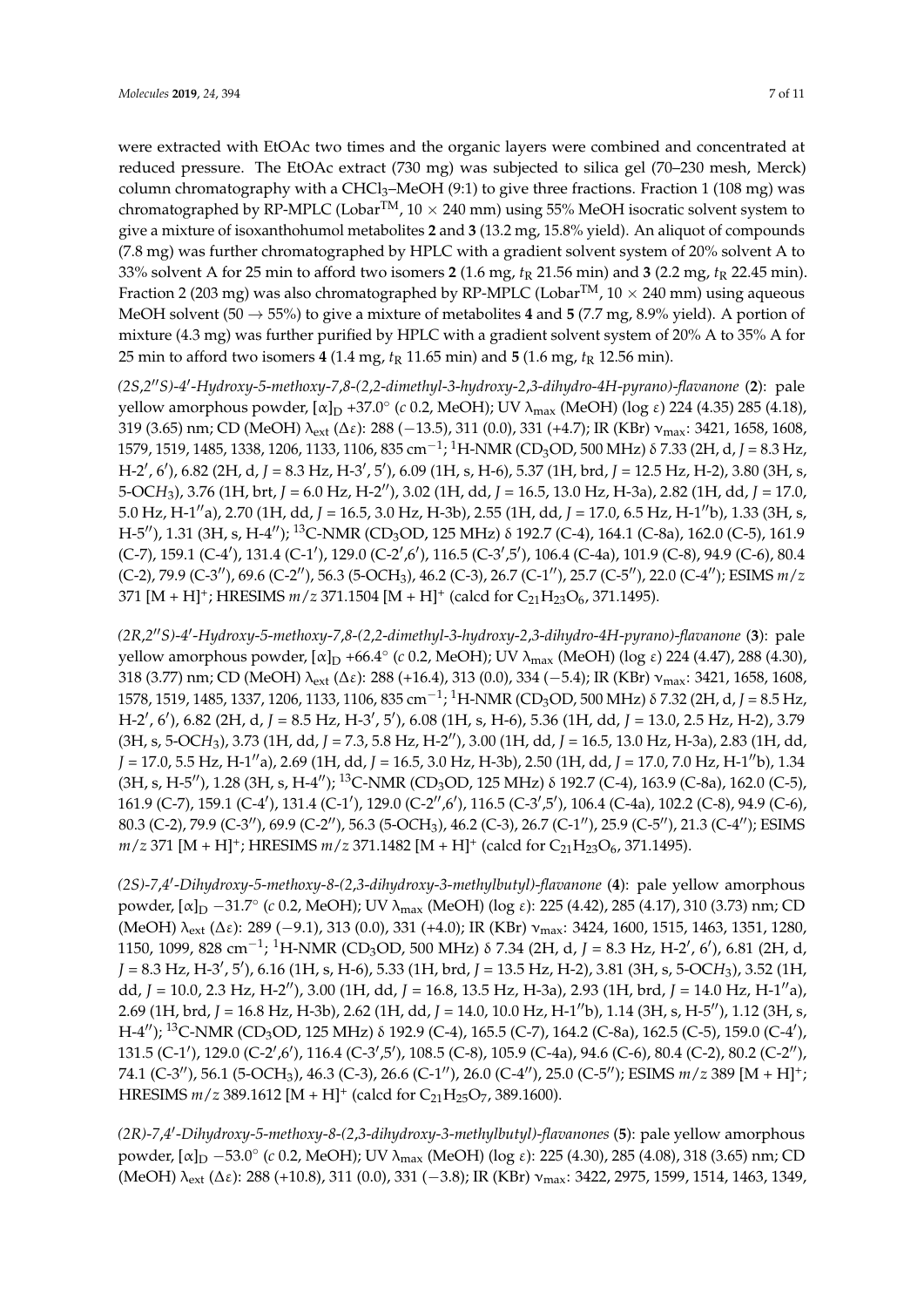1281, 1210, 1150, 1101, 829 cm<sup>−1</sup>; <sup>1</sup>H-NMR (CD<sub>3</sub>OD, 500 MHz) δ 7.34 (2H, d, *J* = 8.5 Hz, H-2', 6'), 6.81 (2H, d, J = 8.5 Hz, H-3', 5'), 6.17 (1H, s, H-6), 5.34 (1H, dd, J = 13.0, 2.5 Hz, H-2), 3.82 (3H, s, 5-OCH<sub>3</sub>), 3.55 (1H, dd, *J* = 10.0, 2.0 Hz, H-2"), 2.98 (1H, dd, *J* = 16.5, 13.0 Hz, H-3a), 2.95 (1H, dd, *J* = 14.0, 2.5 Hz, H-1"a), 2.70 (1H, dd, *J* = 16.5, 3.0 Hz, H-3b), 2.61(1H, dd, *J* = 14.0, 10.0 Hz, H-1"b), 1.16 (3H, s, H-5"), 1.15 (3H, s, H-4''); <sup>13</sup>C-NMR (CD<sub>3</sub>OD, 125 MHz) δ 192.9 (C-4), 165.5 (C-7), 164.0 (C-8a), 162.6 (C-5), 159.0 (C-4'), 131.6 (C-1'), 128.9 (C-2',6'), 116.4 (C-3',5'), 108.6 (C-8), 105.8 (C-4a), 94.7 (C-6), 80.5 (C-2), 80.1 (C-2"), 74.1 (C-3"), 56.1 (5-OCH<sub>3</sub>), 46.4 (C-3), 26.7 (C-1"), 26.0 (C-4"), 25.0 (C-5"); ESIMS  $m/z$  389  $[M + H]^+$ ; HRESIMS  $m/z$  389.1600  $[M + H]^+$  (calcd for  $C_{21}H_{25}O_7$ , 389.1600).

#### *3.6. Biotransformation of* **1** *by F. oxysporum f.sp. lini KCTC 16325*

Scale-up fermentations were carried out under the same condition with two 1 L Erlenmeyer flasks each containing 250 mL medium and 25 mg isoxanthohumol (**1**) for 5 d. Production of a metabolite was monitored by reversed-phase  $C_{18}$  TLC (MeOH 70%). The red-colored cultures were extracted with EtOAc two times and the organic layers were combined and concentrated in vacuo. The EtOAc extract (280 mg) was subjected to silica gel (70–230 mesh, Merck) column chromatography with *n*-hexane-EtOAc (2:1) mixture to give three fractions. Fraction 2 (89 mg) containing a metabolite was chromatographed with MPLC (Lobar<sup>TM</sup>,  $10 \times 240$  mm) using MeOH 45% isocratic solvent system to afford isoxanthohumol as a mixture of metabolites **6** and **7** (18 mg, 34.3% yield). An aliquot of compound mixture (3.4 mg) was further chromatographed by HPLC with a gradient solvent system of 20% A to 35% A for 25 min to afford two isomers **6** (1.1 mg, *t*<sup>R</sup> 18.63 min) and **7** (1.1 mg, *t*<sup>R</sup> 19.42 min).

### *3.7. Determination of Absolute Configuration by Modified Mosher's Method*

Compound **3** (1.0 mg in 0.2 mL pyridine) was treated with 15 µL (20.3 mg) of (*R*)-(−)-α-methoxy-α-(trifluoromethyl)phenylacetyl chloride (MTPA-chloride), and stirred overnight at room temperature under nitrogen gas. The reaction mixture was evaporated in vacuo, and chromatographed by HPLC using a SunFire™ Prep C<sub>18</sub> (10  $\times$  150 mm, Waters) with a gradient solvent MeCN–H<sub>2</sub>O (70:30  $\rightarrow$  90:10) at 3 mL/min for 20 min, afforded the (*S*)-Mosher ester derivative **3a** ( $t<sub>R</sub>$ 17.30, 0.9 mg). The derivative of  $(R)$ -Mosher ester **3b** ( $t<sub>R</sub>$  17.49, 1.0 mg) was prepared by reaction of **3** (1.0 mg) with 15 µL of (*S*)-(−)-MTPA-chloride reagent under the same condition as described above.

**3a**: <sup>1</sup>H-NMR (CDCl3, 500 MHz) δ 6.03 (1H, s, H-6), 5.44 (1H, dd, *J* = 12.6, 3.0 Hz, H-2), 5.16 (1H, dd, *J* = 6.0, 5.4 Hz, H-2"), 3.86 (3H, s, 5-OCH<sub>3</sub>), 2.99 (1H, dd, *J* = 17.4, 5.4 Hz, H-1"), 2.93 (1H, dd, *J* = 16.2, 12.6 Hz, H-3), 2.83 (1H, dd, *J* = 16.2, 3.0 Hz, H-3), 2.65 (1H, dd, *J* = 17.4, 6.0 Hz, H-100), 1.36 (3H, s, H-5''), 1.32 (3H, s, H-4''). **3b**: <sup>1</sup>H-NMR (CDCl<sub>3</sub>, 500 MHz) δ 6.06 (1H, s, H-6), 5.46 (1H, dd, *J* = 12.6, 3.0 Hz, H-2), 5.16 (1H, dd, *J* = 6.0, 5.4 Hz, H-2"), 3.87 (3H, s, 5-OCH<sub>3</sub>), 3.00 (1H, dd, *J* = 17.4, 5.4 Hz, H-100), 2.95 (1H, dd, *J* = 16.2, 12.6 Hz, H-3), 2.87 (1H, *J* = 16.2, 3.0 Hz, H-3), 2.80 (1H, dd, *J* = 17.4, 5.4 Hz,  $H-1''$ ), 1.31 (3H, s, H-5"), 1.27 (3H, s, H-4").

#### **4. Conclusions**

Microbial transformation studies of isoxanthohumol (**1**) resulted in the production of three oxygenated pairs of metabolites (**2**–**7**). These include two novel metabolite pairs possessing a dihydropyran (**2**,**3**) and a dihydroxymethylbutane (**4**,**5**) substituted flavanone core structure. It was widely reported that cyclization at the prenyl side chain resulted in forming a five-membered furan or a six-membered pyran heterocycle attached to the A-ring in prenylated flavanones [\[29](#page-9-17)[,30\]](#page-9-18). The formation of dihydroxymethylbutyl group has frequently occurred by dihydroxylation on the double bond of the prenyl group substituted to the A ring in biotransformation of prenylated flavanones [\[29\]](#page-9-17). These transformation and derivatization have been commonly encountered in natural products [\[31\]](#page-9-19), and the presence of cyclized and dihydroxylated derivatives of the prenyl substituent has been revealed in the bark of the Amazonian tree *Brosimum acutifolium*, a rich source of 8-prenylated flavonoids [\[32\]](#page-9-20).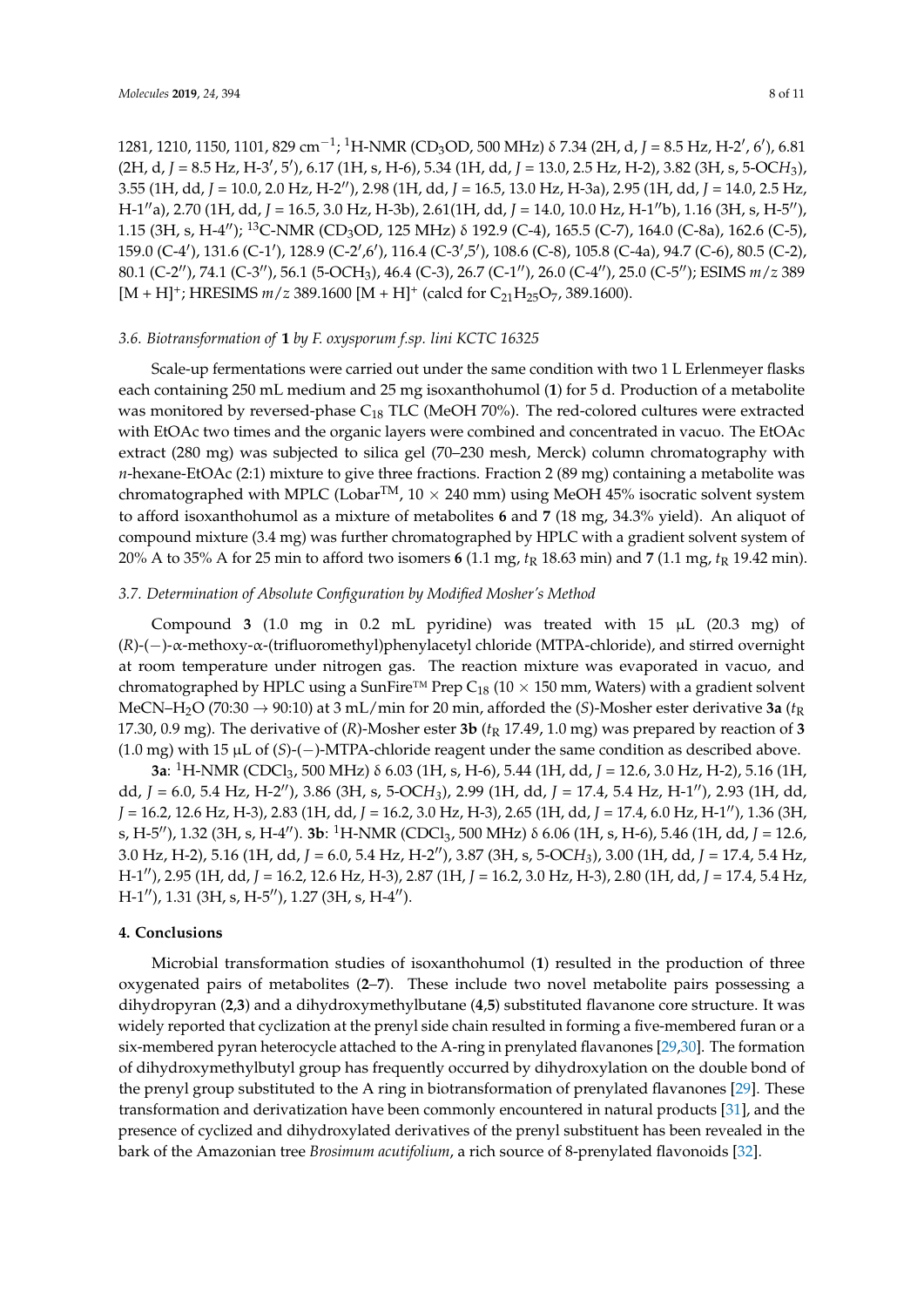Unlike the microbial metabolites **2**–**7**, the regioselectively mono-hydroxylated prenyl side chain metabolites of isoxanthohumol, namely *cis*- and *trans*-prenyl alcohols, were previously identified as the most abundant oxidation metabolites of isoxanthohumol during in vitro metabolism studies using human liver microsomes, which was catalyzed by hepatic cytochrome P450 enzymes [\[11](#page-9-0)[,33\]](#page-10-0). However, knowledge of the in vitro microbial metabolic conversions of isoxanthohumol may contribute to the detection and identification of the metabolic products of isoxanthohumol that occur in mammalian systems. Conjugation reactions including sulfation and glucuronidation are involved in the major metabolic pathways of polyphenols in mammals, which metabolize polyphenols into very hydrophilic conjugates [\[34](#page-10-1)[,35\]](#page-10-2). It was previously proved that microbial aryl sulfotransferase was capable of producing Phase II metabolites of flavonoids, rather close to the mammalian enzyme [\[35\]](#page-10-2). Considering that isoxanthohumol is a significant component of beer and that beer is consumed by a large number of people world-wide, these findings could have potential health and nutritional implications.

**Supplementary Materials:** The following are available online, Figures S1–S18: 1D, 2D-NMR spectra of isoxanthohumol (**1**) and metabolites **2**–**7**, Scheme S1: HPLC Profiles of oxygenated metabolites (**2**–**7**) of isoxanthohumol (**1**), Figure S19: High resolution ESIMS data of metabolites **2**–**7**, Figure S20: Circular dichroism (CD) profiles of metabolites **2**–**7**.

**Author Contributions:** Conceptualization, I.-S.L.; Data curation, H.J.K., S.-H.Y., F.H. and B.Y.K.; Funding acquisition, I.-S.L.; Investigation, H.J.K., F.H. and I.-S.L.; Methodology, H.J.K. and I.-S.L.; Project administration, I.-S.L.; Resources, H.J.K. and I.-S.L.; Supervision, I.-S.L.; Validation, H.J.K.; Writing-original draft, H.J.K.; Writing-review&editing, H.J.C., D.-W.J., D.R.W., K.R.G., E.J.K. and I.-S.L.

**Funding:** This work was supported by a Korea Research Foundation Grant (KRF-2008-220-E00042) and a National Research Foundation of Korea Grant (NRF-2012R1A1A4A01009908) funded by the Korean government.

**Acknowledgments:** We gratefully thank the Gwangju branch of Korea Basic Science Institute (KBSI) for running NMR, ESIMS and HRESIMS experiments.

**Conflicts of Interest:** The authors declare no conflict of interest.

#### **References**

- <span id="page-8-0"></span>1. Stevens, J.F.; Ivancic, M.; Hsu, V.L.; Deinzer, M.L. Prenylflavonoids from *Humulus lupulus*. *Phytochemistry* **1997**, *44*, 1575–1585. [\[CrossRef\]](http://dx.doi.org/10.1016/S0031-9422(96)00744-3)
- <span id="page-8-1"></span>2. Stevens, J.F.; Page, J.E. Xanthohumol and related prenylflavonoids from hops and beer: To your good health! *Phytochemistry* **2004**, *65*, 1317–1330. [\[CrossRef\]](http://dx.doi.org/10.1016/j.phytochem.2004.04.025) [\[PubMed\]](http://www.ncbi.nlm.nih.gov/pubmed/15231405)
- <span id="page-8-2"></span>3. Stevens, J.F.; Taylor, A.W.; Clawson, J.E.; Deinzer, M.L. Fate of xanthohumol and related prenylflavonoids from hops to beer. *J. Agric. Food Chem.* **1999**, *47*, 2421–2428. [\[CrossRef\]](http://dx.doi.org/10.1021/jf990101k) [\[PubMed\]](http://www.ncbi.nlm.nih.gov/pubmed/10794646)
- <span id="page-8-3"></span>4. Stevens, J.F.; Taylor, A.W.; Deinzer, M.L. Quantitative analysis of xanthohumol and related prenylflavonoids in hops and beer by liquid chromatography-tandem mass spectrometry. *J. Chromatogr. A* **1999**, *832*, 97–107. [\[CrossRef\]](http://dx.doi.org/10.1016/S0021-9673(98)01001-2)
- <span id="page-8-4"></span>5. Milligan, S.R.; Kalita, J.C.; Heyerick, A.; Rong, H.; De Cooman, L.; De Keukeleire, D. Identification of a potent phytoestrogen in hops (*Humulus lupulus* L.) and beer. *J. Clin. Endocrinol. Metab.* **1999**, *84*, 2249–2252. [\[CrossRef\]](http://dx.doi.org/10.1210/jcem.84.6.5887)
- <span id="page-8-5"></span>6. Delmulle, L.; Bellahcène, A.; Dhooge, W.; Comhaire, F.; Roelenes, F.; Huvaere, K.; Heyerick, A.; Castronovo, V.; DeKeukeleire, D. Anti-proliferative properties of prenylated flavonoids from hops (*Humulus lupulus* L.) in human prostate cancer cell lines. *Phytomedicine* **2006**, *13*, 732–734. [\[CrossRef\]](http://dx.doi.org/10.1016/j.phymed.2006.01.001) [\[PubMed\]](http://www.ncbi.nlm.nih.gov/pubmed/16678392)
- 7. Miranda, C.L.; Stevens, J.F.; Helmrich, A.; Henderson, M.C.; Rodriguez, R.J.; Yang, Y.H.; Deinzer, M.L.; Barnes, D.W.; Buhler, D.R. Antiproliferative and cytotoxic effects of prenylated flavonoids from hops (*Humulus lupulus*) in human cancer cell lines. *Food Chem. Toxicol.* **1999**, *37*, 271–285. [\[CrossRef\]](http://dx.doi.org/10.1016/S0278-6915(99)00019-8)
- <span id="page-8-6"></span>8. Żołnierczyk, A.K.; Mączka, W.K.; Grabarczyk, M.; Wińska, K.; Woźniak, E.; Anioł, M. Isoxanthohumol-Biologically active hop flavonoid. *Fitoterapia* **2015**, *103*, 71–82. [\[CrossRef\]](http://dx.doi.org/10.1016/j.fitote.2015.03.007)
- <span id="page-8-7"></span>9. Gerhäuser, C.; Alt, A.P.; Klimo, K.; Knauft, J.; Frank, N.; Becker, H. Isolation and potential cancer chemopreventive activities of phenolic compounds of beer. *Phytochem. Rev.* **2002**, *1*, 369–377. [\[CrossRef\]](http://dx.doi.org/10.1023/A:1026082325529)
- <span id="page-8-8"></span>10. Izzo, G.; Söder, O.; Svechnikov, K. The prenylflavonoid phytoestrogens 8-prenylnaringenin and isoxanthohumol differentially suppress steroidogenesis in rat Leydig cells in ontogenesis. *J. Appl. Toxicol.* **2011**, *31*, 589–594. [\[CrossRef\]](http://dx.doi.org/10.1002/jat.1602)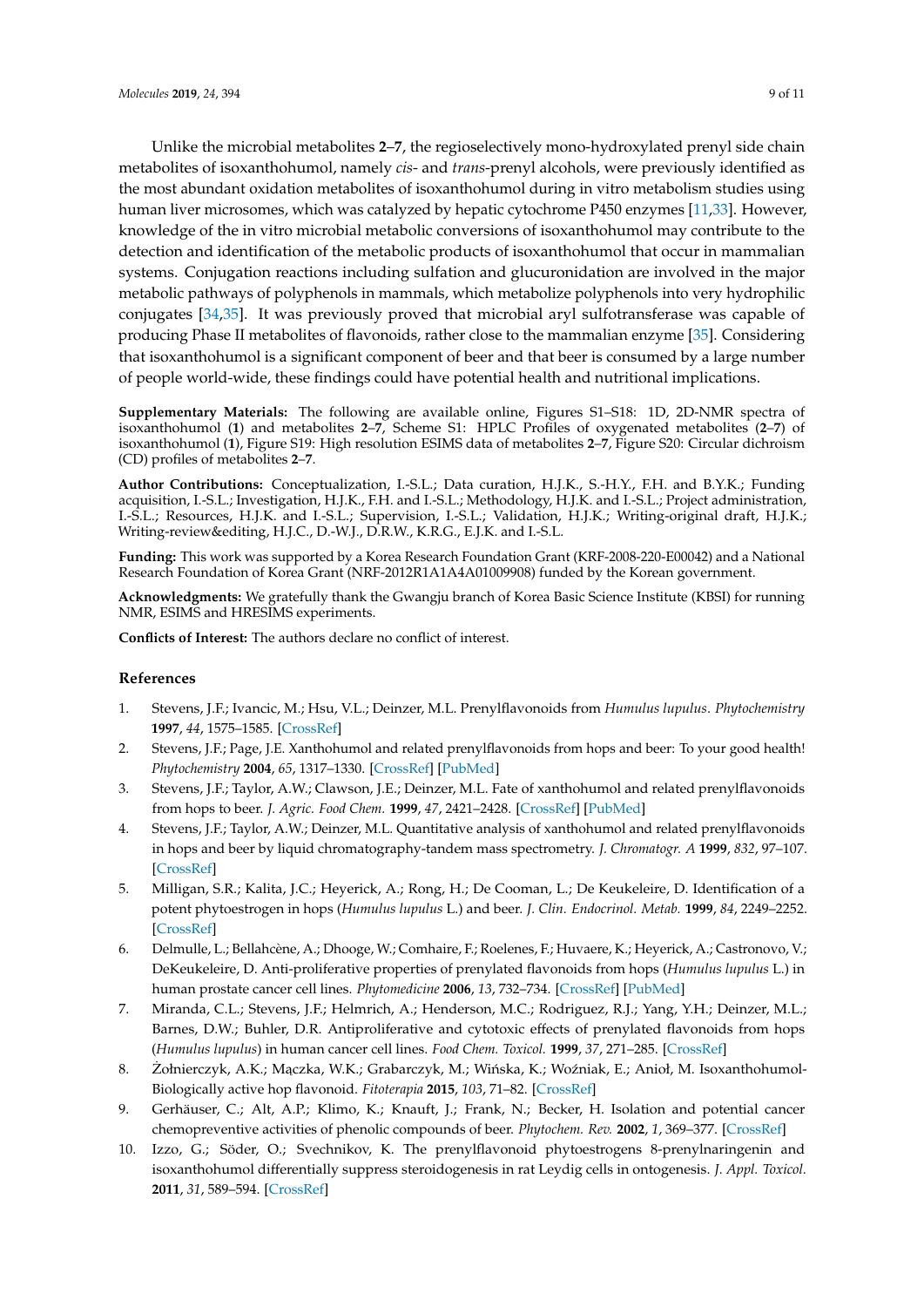- <span id="page-9-0"></span>11. Nikolic, D.; Li, Y.; Chadwick, L.R.; Pauli, G.F.; van Breeman, R.B. Metabolism of xanthohumol and isoxanthohumol, prenylated flavonoids from hops (*Humulus lupulus* L.), by human liver microsomes. *J. Mass Spectrom.* **2005**, *40*, 289–299. [\[CrossRef\]](http://dx.doi.org/10.1002/jms.753) [\[PubMed\]](http://www.ncbi.nlm.nih.gov/pubmed/15712367)
- <span id="page-9-1"></span>12. Bartmańska, A.; Huszcza, E.; Tronina, T. Transformation of isoxanthohumol by fungi. *J. Mol. Catal. B Enzym.* **2009**, *61*, 221–224. [\[CrossRef\]](http://dx.doi.org/10.1016/j.molcatb.2009.07.008)
- <span id="page-9-2"></span>13. Possemiers, S.; Bolca, S.; Grootaert, C.; Heyerick, A.; Decroos, K.; Dhooge, W.; De Keukeleire, D.; Rabot, S.; Verstraete, W.; Van de Wiele, T. The prenylflavonoid isoxanthohumol from hops (*Humulus lupulus* L.) is activated into the potent phytoestrogen 8-prenylnaringenin in vitro and in the human intestine. *J. Nutr.* **2006**, *136*, 1862–1867. [\[CrossRef\]](http://dx.doi.org/10.1093/jn/136.7.1862) [\[PubMed\]](http://www.ncbi.nlm.nih.gov/pubmed/16772450)
- 14. Possemiers, S.; Heyerick, A.; Robbens, V.; De Keukeleire, D.; Verstraete, W. Activation of proestrogens from hops (*Humulus lupulus* L.) by intestinal microbiota; conversion of isoxanthohumol into 8-prenylnaringenin. *J. Agric. Food Chem.* **2005**, *53*, 6281–6288. [\[CrossRef\]](http://dx.doi.org/10.1021/jf0509714) [\[PubMed\]](http://www.ncbi.nlm.nih.gov/pubmed/16076107)
- <span id="page-9-3"></span>15. Fu, M.L.; Wang, W.; Chen, F.; Dong, Y.C.; Liu, X.J.; Ni, H.; Chen, Q.H. Production of 8-prenylnaringenin from isoxanthohumol through biotransformation by fungi cells. *J. Agric. Food Chem.* **2011**, *59*, 7419–7426. [\[CrossRef\]](http://dx.doi.org/10.1021/jf2011722) [\[PubMed\]](http://www.ncbi.nlm.nih.gov/pubmed/21634799)
- <span id="page-9-4"></span>16. Clark, A.M.; McChesney, J.D.; Hufford, C.D. The use of microorganisms for the study of drug metabolism. *Med. Res. Rev.* **1985**, *5*, 231–253. [\[CrossRef\]](http://dx.doi.org/10.1002/med.2610050203) [\[PubMed\]](http://www.ncbi.nlm.nih.gov/pubmed/3887066)
- <span id="page-9-5"></span>17. Clark, A.M.; Hufford, C.D. Use of microorganisms for the study of drug metabolism: An update. *Med. Res. Rev.* **1991**, *11*, 473–501. [\[CrossRef\]](http://dx.doi.org/10.1002/med.2610110503)
- <span id="page-9-6"></span>18. Venisetty, R.K.; Cidii, V. Application of microbial biotransformation for the new drug discovery using natural drugs as substrates. *Curr. Pharm. Biotechnol.* **2003**, *4*, 153–167. [\[CrossRef\]](http://dx.doi.org/10.2174/1389201033489847)
- <span id="page-9-7"></span>19. Kim, H.J.; Lee, I.-S. Microbial metabolism of the prenylated chalcone xanthohumol. *J. Nat. Prod.* **2006**, *69*, 1522–1524. [\[CrossRef\]](http://dx.doi.org/10.1021/np060310g)
- <span id="page-9-8"></span>20. Kim, H.J.; Kim, S.-H.; Kang, B.Y.; Lee, I.-S. Microbial metabolites of 8-prenylnaringenin, an estrogenic prenylflavanone. *Arch. Pharm. Res.* **2008**, *31*, 1241–1246. [\[CrossRef\]](http://dx.doi.org/10.1007/s12272-001-2102-5)
- <span id="page-9-9"></span>21. Kim, H.J.; Kang, M.-A.; Lee, I.-S. Microbial transformation of isoxanthohumol, a hop prenylflavonoid. *Nat. Prod. Sci.* **2008**, *14*, 269–273.
- <span id="page-9-10"></span>22. Gaffield, W. Circular dichroism, optical rotatory dispersion and absolute configuration of flavanones, 3-hydroxyflavanones and their glycosides: Determination of aglycone chirality in flavanone glycosides. *Tetrahedron* **1970**, *26*, 4093–4108. [\[CrossRef\]](http://dx.doi.org/10.1016/S0040-4020(01)93050-9)
- <span id="page-9-11"></span>23. Slade, D.; Ferreira, D.; Marais, J.P.J. Circular dichroism, a powerful tool for the assessment of absolute configuration of flavonoids. *Phytochemistry* **2005**, *66*, 2177–2215. [\[CrossRef\]](http://dx.doi.org/10.1016/j.phytochem.2005.02.002) [\[PubMed\]](http://www.ncbi.nlm.nih.gov/pubmed/16153414)
- <span id="page-9-12"></span>24. Ohtani, I.; Kusumi, T.; Kashman, Y.; Kakisawa, H. High-field FT NMR application of Mosher's method. The absolute configuration of marine terpenoids. *J. Am. Chem. Soc.* **1991**, *113*, 4092–4096. [\[CrossRef\]](http://dx.doi.org/10.1021/ja00011a006)
- <span id="page-9-13"></span>25. Shi, G.; Gu, Z.; He, K.; Wood, K.V.; Zeng, L.; Ye, Q.; MacDougal, J.M.; McLaughlin, J.L. Applying Mosher's method to acetogenins bearing vicinal diols. The absolute configurations of muricatetrocin C and rollidecins A and B, new bioactive acetogenins from *Rollinia mucosa*. *Bioorg. Med. Chem.* **1996**, *4*, 1281–1286. [\[CrossRef\]](http://dx.doi.org/10.1016/0968-0896(96)00114-9)
- <span id="page-9-14"></span>26. Julaeha, E.; Supratman, U.; Mukhtar, M.R.; Awang, K.; Ng, S.W. Meranzin hydrate from *Muraya paniculata*. *Acta Crystallogr. Sect. E Struct. Rep. Online* **2010**, *66*, o620. [\[CrossRef\]](http://dx.doi.org/10.1107/S1600536810005386) [\[PubMed\]](http://www.ncbi.nlm.nih.gov/pubmed/21580378)
- <span id="page-9-15"></span>27. Vázquez, J.T. Features of electronic circular dichroism and tips for its use in determining absolute configuration. *Tetrahedron Asymmetry* **2017**, *28*, 1199–1211. [\[CrossRef\]](http://dx.doi.org/10.1016/j.tetasy.2017.09.015)
- <span id="page-9-16"></span>28. Herath, W.H.M.W.; Ferreira, D.; Khan, I.A. Microbial transformation of xanthohumol. *Phytochemistry* **2003**, *62*, 673–677. [\[CrossRef\]](http://dx.doi.org/10.1016/S0031-9422(02)00615-5)
- <span id="page-9-17"></span>29. Cao, H.; Chen, X.; Jassbi, A.R.; Xiao, J. Microbial biotransformation of bioactive flavonoids. *Biotechnol. Adv.* **2015**, *33*, 214–223. [\[CrossRef\]](http://dx.doi.org/10.1016/j.biotechadv.2014.10.012)
- <span id="page-9-18"></span>30. Bartmańska, A.; Tronina, T.; Popłoński, J.; Huszcza, E. Biotransformations of prenylated hop flavonoids for drug discovery and production. *Curr. Drug Metab.* **2013**, *14*, 1083–1097. [\[CrossRef\]](http://dx.doi.org/10.2174/1389200214666131211151855)
- <span id="page-9-19"></span>31. Dewick, P.M. *Medicinal Natural Products, A Biosynthetic Approach*, 3rd ed.; John Wiley & Sons Ltd.: Chichester, UK, 2009; pp. 161–178. ISBN 978-0-470-74168-9.
- <span id="page-9-20"></span>32. Takashima, J.; Ohsaki, A. Brosimacutins A-I, nine new flavonoids from *Brosimum acutifolium*. *J. Nat. Prod.* **2002**, *65*, 1843–1847. [\[CrossRef\]](http://dx.doi.org/10.1021/np020241f) [\[PubMed\]](http://www.ncbi.nlm.nih.gov/pubmed/12502325)